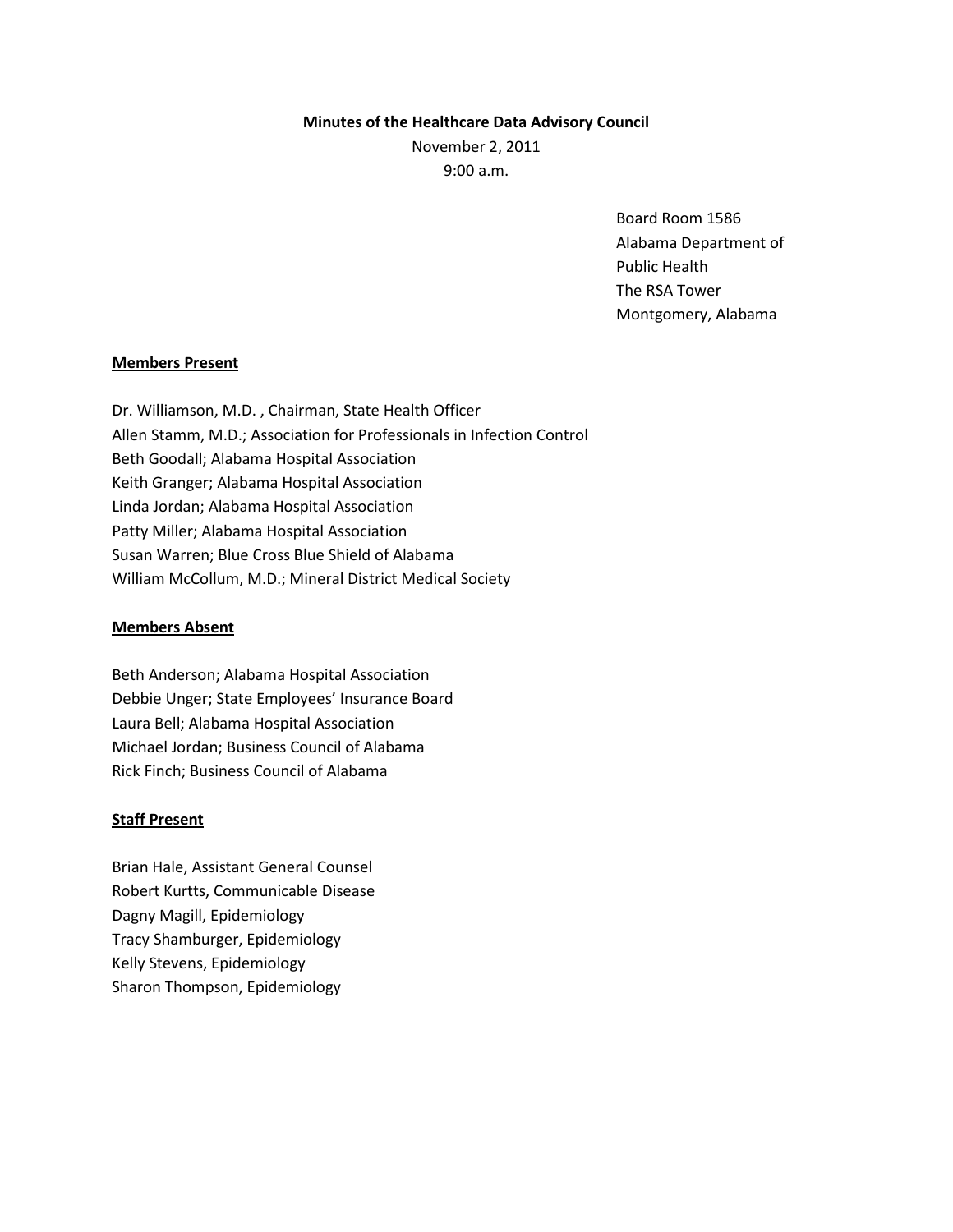#### **CALL TO ORDER:**

The meeting of the Healthcare Data Advisory Council was called to order at 9:15 a.m. by Dr. Williamson. Roll call was taken. A quorum was not present.

# **CONSIDERATION OF MINUTES (EXHIBIT "A"):**

A quorum was not present so no motion to approve the Minutes of October 12, 2011 was made. **HAI RULE UPDATE (EXHIBIT "B"):**

Sharon Thompson explained that the Centers for Disease Control and Prevention (CDC) added two new healthcare facility locations to the National Healthcare Safety Network (NHSN) for which healthcare-associated infection (HAI) data could be submitted. Using the NHSN 80/20 rule to notate locations, these two new locations, "mixed acuity" and "mixed age, mixed acuity", will largely be used by smaller hospitals. Thus far, three Alabama healthcare facilities are no longer reporting catheterassociated urinary tract (CAUTI) patient days and infections from general medical, surgical, or medical/surgical wards because using the NHSN 80/20 rule they must now indicate the location as mixed acuity. Therefore, ADPH cannot see the HAI data without updating the HAI rules to add the mixed acuity and mixed age, mixed acuity wards from which CAUTIs shall be reported. The Council suggested that the amended rules specify that reporting from mixed acuity locations would only be mandated for hospitals which do not have medical, surgical, or medical/surgical wards as defined in NHSN using the 80/20 rule. Discussion was held on the usefulness of mixed acuity reporting as the mixed acuity facilities would likely contain many different patient types and would lead to difficulty in quantifying an accurate comparison. Dr. Williamson acknowledged the limitations of data the first year, yet stressed the importance of reporting for purposes of looking at data over several years.

A proposal was made to change the rules to state "only when hospitals cannot comply with the above classifications, hospitals shall report from the following locations: Mixed Acuity Wards and Mixed Age, Mixed Acuity Wards". Dr. Williamson will present this proposal to the State Committee of Public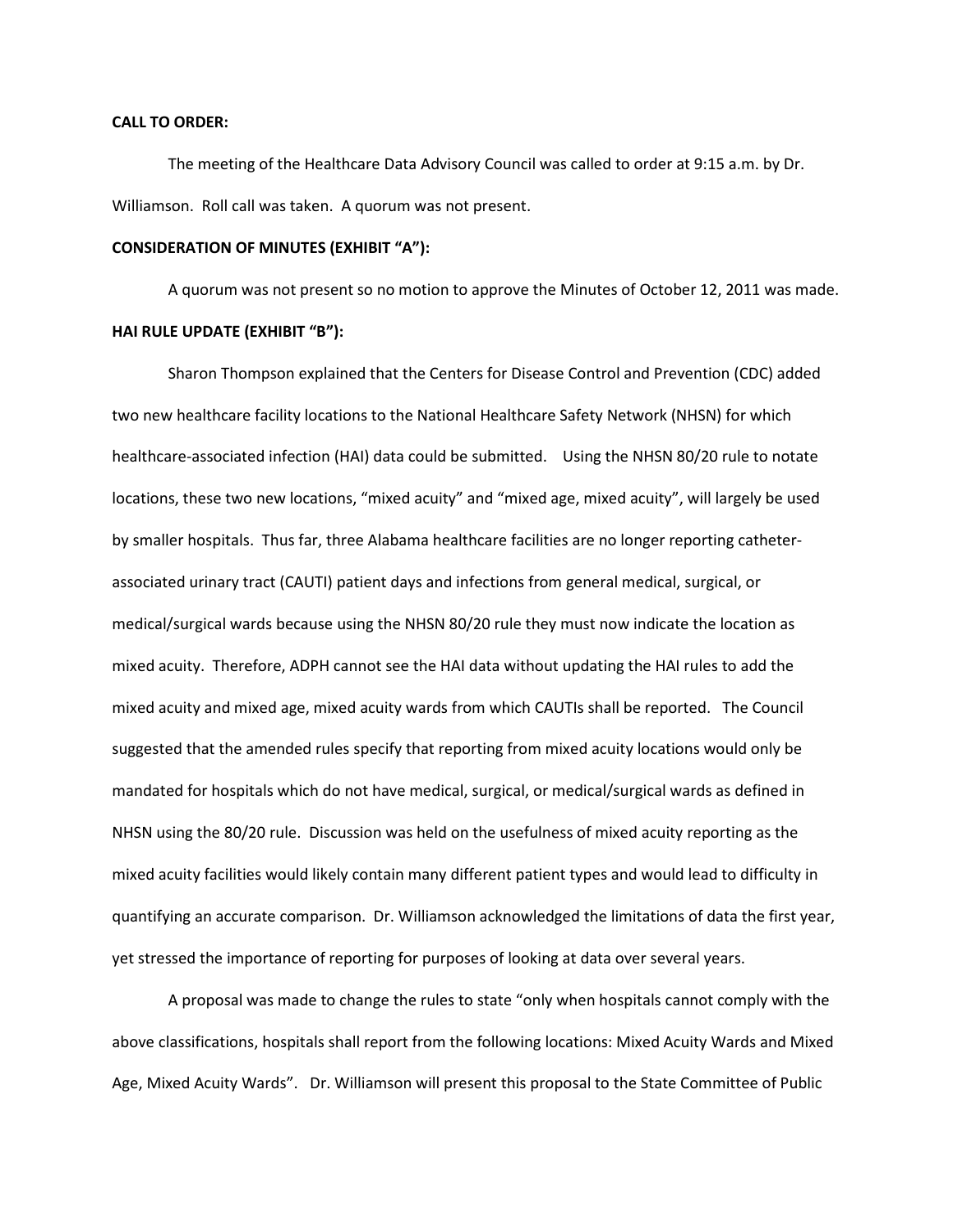Health requesting approval for an open comment period and public hearing. Once this is completed, it will return to the Council for a final vote.

Kelly Stevens reminded the council that each year, discussion should be held by the Council to decide if changes should be made to the reporting requirements, and if so, what changes. Recommendations were made to not alter the types of infections reported, nor to change the locations outside of adding the mixed acuity as previously discussed. The Council opined that with the upcoming changes to national HAI reporting proposed by the Centers for Medicare and Medicaid Services (CMS), requirements for facilities were expanding, and it is preferable to keep Alabama HAI rules succinct with the national requirements.

## **PUBLIC REPORT FORMAT:**

Research of focus groups to review the public report formatting options is ongoing. It is likely that the selection of a company to organize and conduct the focus group meetings will need to be submitted for bid. ADPH is in the process of contacting agencies who perform focus group services. The Council decided that with any focus group, the minimum age shall be 25 years, as those in their 20s and 30s are typically more familiar with computer technology and internet navigation. Discussion was held as to whether or not to allow Council members to observe the sessions, and, it was decided that should a two-way mirror be present to allow observation without disturbing or interacting with the participants, then viewing the focus group would likely be permissible.

#### **ADDITIONAL HAI PROGRAM ACTIVITIES FOR DISCUSSION:**

Ms. Thompson gave a brief overview of the CDC Grantee Meeting that took place in Atlanta Georgia on October 20 and 21, 2011. The meeting focused on inclusion of nursing, ambulatory, and dialysis centers, antimicrobial stewardship, and sustainability of the program. In addition, it was mentioned that there was disappointment in the exclusion of state health departments in the Partnership for Patients initiative.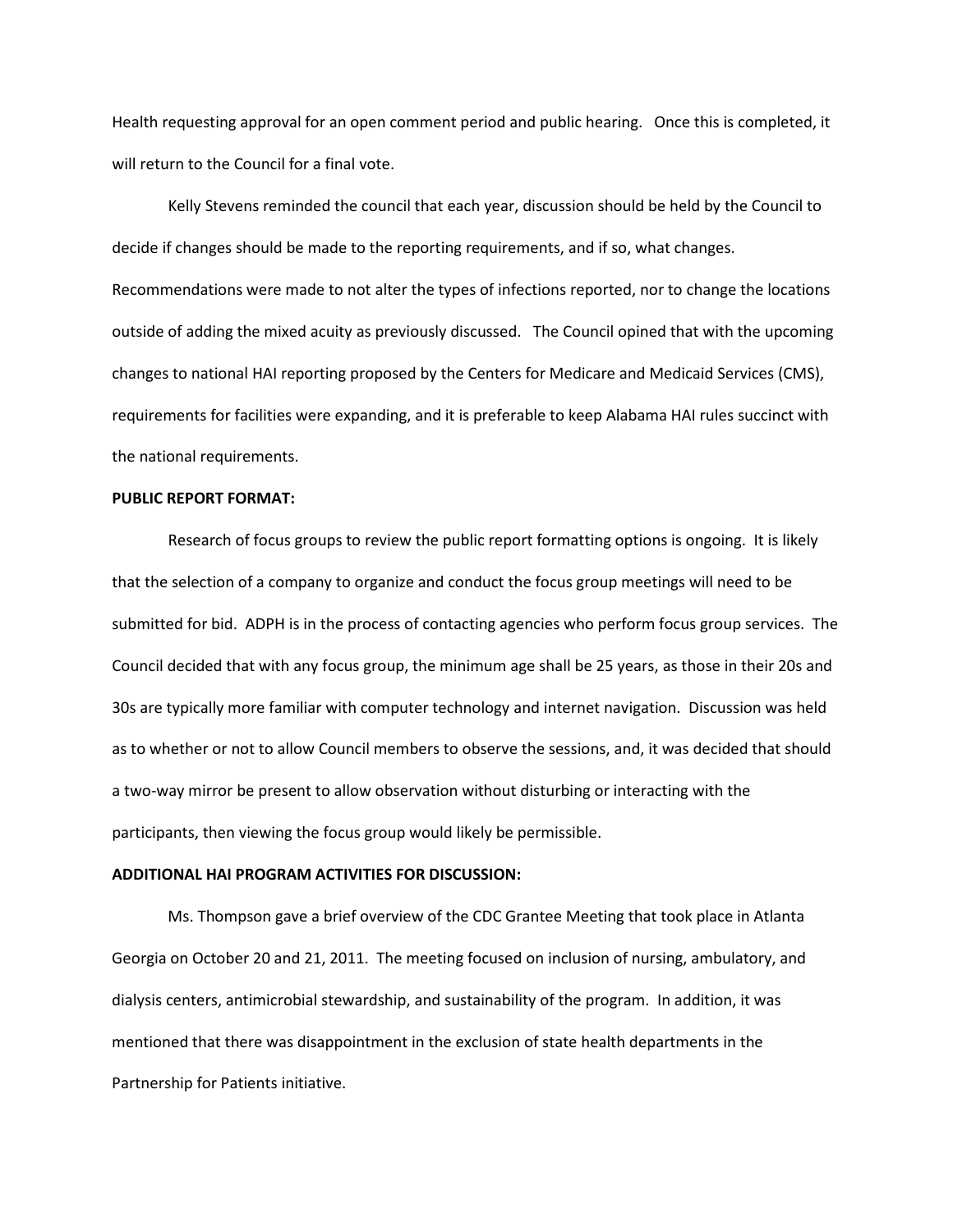Dr. Williamson addressed the Council regarding Greene County Hospital, which has failed to obtain a digital certificate or complete required reporting since May. Dr. Williamson plans to send a letter to the facility administrator stating that the facility is failing to comply with required reporting and that the penalty for noncompliance includes a fine.

The Council is still awaiting appointees from The Medical Association of the State of Alabama (MASA), and for the Governor's Office appointment, or reappointment. Concerns were raised about the lack of attendance for a few of the appointees, and the repercussions in achieving goals. Dr. Williamson will send a letter to those agencies which have appointees who are not regularly attending council meetings to encouraging attendance and involvement, or suggest that these organizations appoint a new person. The 2012 monthly meeting schedule was emailed to the Council.

The Council discussed issues surrounding differences in reporting post-discharge surgical site infections (SSI) among healthcare facilities. The Council opined that there is not a provision to exclude post-discharge reports, and it should be stressed that facilities are and should be obligated to report post-discharge SSIs when known. Likely a notification to Infection Preventionists will need to be sent out explaining this as well as possibly offering best practices to conduct post-discharge SSI surveillance.

The Council was informed that the 6 month individual facility and blinded facilities summary reports were mailed to each hospital CEO. The Council noted that they were pleased with the results to date, and commended the hospitals for their hard work and determination in HAI prevention and elimination.

## **ADJOURNMENT:**

The meeting was adjourned at 10:15 a.m.

\_\_\_\_\_\_\_\_\_\_\_\_\_\_\_\_\_\_\_\_\_\_\_\_\_\_\_\_\_\_\_\_\_\_\_\_\_\_\_\_\_\_

Donald E. Williamson, M.D., Chairman Healthcare Data Advisory Council